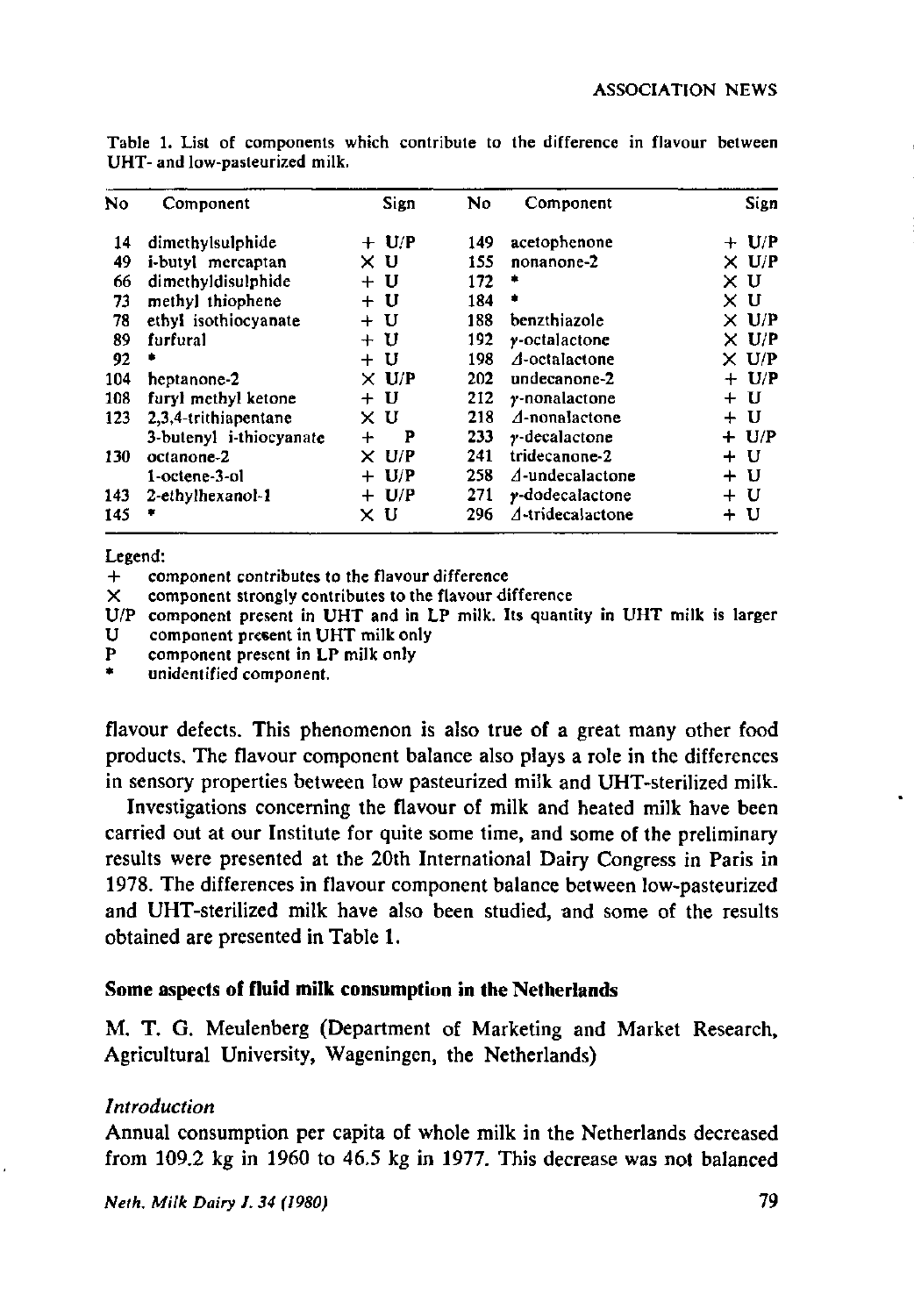#### ASSOCIATION NEWS

by the increase in consumption per capita of low-fat milk which amounted to 4.2 kg in 1970 and increased to 22.7 kg by 1977. During the past twenty years consumption per capita of yoghurt, desserts and special milk drinks has increased too. The point of time and the consumption level at which this decline in consumption per capita of whole milk will stop, depend on autonomous developments in consumer behaviour and on marketing policies of producers and middlemen. Therefore some aspects of consumer behaviour with respect to milk will be discussed and some inferences for marketing policies are made.

## *Consumer behaviour*

*Perception.* In a national survey (4) in 1978 Dutch adults, judging the most appropriate properties of products, considered whole milk to be natural, healthy and wholesome, and low-fat milk to be natural, healthy and easy to digest. In the same survey three appropriate characteristics, both of whole milk and of low-fat milk, were considered to be freshness, taste and neutrality; attributes like aroma and full favour scored high for coffee but not for milk. Putting 20 non-alcoholic beverages in order of appreciation, whole milk was ranked fifth by male respondents and seventh by female respondents. Results of this survey in 1978 on product image and taste were similar to those of a survey in 1972, which contained the same questions (2). The contrast in these surveys between the good image of whole milk on the one side and the decrease of consumption per capita on the other side, suggests that consumers have a low interest in milk.

In a research on perception of milk and milk products, using multidimensional scaling, two main dimensions could be extracted: a dimension 'low fat content/high fat content' and a dimension 'modern/traditional'. From this analysis whole milk should be classified as 'high fat content', 'traditional' while the reverse holds for low fat milk (4). Fat content in whole milk seems to affect consumption in a negative way.

*Habit* formation is important for milk consumption. Habits are often formed during childhood. It has been argued (1) that parental authority forcing children to drink milk has a detrimental effect on their milk consumption later in life. In this respect it is encouraging that the percentage of women and men in the Netherlands who feel that one should never force children to drink milk increased from 40 *%* in 1972 to 48 *%* in 1978 and 46 *%* in 1972 to 49 *%* in 1978, respectively (4).

*Ways of consumption* are very important to the marketing of milk. Fluid milk is consumed in the Netherlands mainly at breakfast and lunch, but at these meals coffee and tea are still more important beverages than milk (4).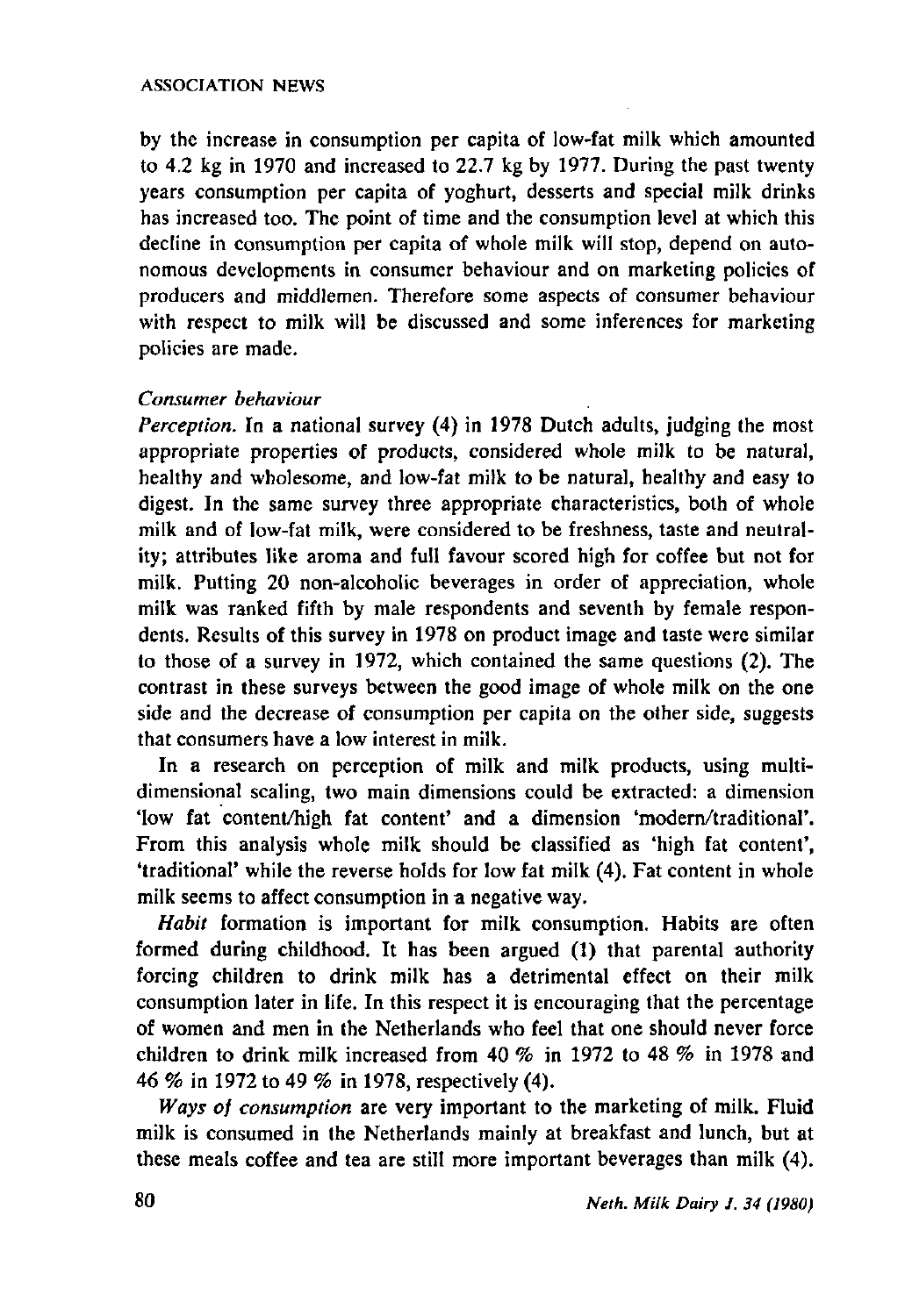*Purchasing* patterns for fluid milk in the Netherlands have changed dramatically. In the Netherlands market for fluid milk milkmen had a market share of 91 % in 1959 but this share decreased to 36 *%* in 1978; market share of food shops increased from 0 % in 1961 to 57 % in 1978. Probably as a result of this shift in consumers' point of purchase, frequency of purchase decreased from 4.1 times per week in 1972 to 3.2 times per week in 1972 to 3.2 times per week in 1978 (4). It has been estimated that the difference between annual consumption per capita of fluid milk of families buying primarily ( $\geqslant$  50 %) milk from the milkman and families buying primarily  $($   $\geq 50 \%$ ) milk in the food shop was 9.8 litre due to the difference in point of purchase (5). The main arguments of housewives who switched from milkman to food shop were 'buy milk together with other products' and 'price is lower' (5).

## *Marketing policy*

*Product.* In order to stimulate milk consumption, milk should be served appropriately. In a survey on milk consumption, teenagers said they would drink more milk if it were served cool (3). Development of special milk beverages seems valuable to stimulate consumption outside meals.

*Price.* A decrease in price does not seem to stimulate milk consumption, but in the Netherlands is a major factor in switching demand from one type of shop to another.

*Promotion* for fluid milk in the past has been mainly collective promotion by the Netherlands Dairy Bureau for the generic product. Promotion for specific brands of milk is increasing as a result of concentration in the dairy industry and of the consequent increasing importance of brand policy.

*Distribution.* The shift in point of sale of fluid milk in the Netherlands has important consequences for marketing policies of dairy companies vis à vis milkman or food shop. They differ with respect to price (quantity discounts), promotion (joint programmes with retailers), product (assortment, private label), package (bottle or carton) and distribution (in particular logistics).

## *General conclusion*

To stimulate fluid milk consumption dairy companies should make great efforts to: a) increase consumer's involvement in milk as a natural and healthy product, b) develop special milk beverages to increase milk consumption outside meals, c) stimulate milk consumption at breakfast e.g. by combining milk with cereals, d) develop market segmentation, i.e. serving different market segments, such as restaurants versus home or young versus old.